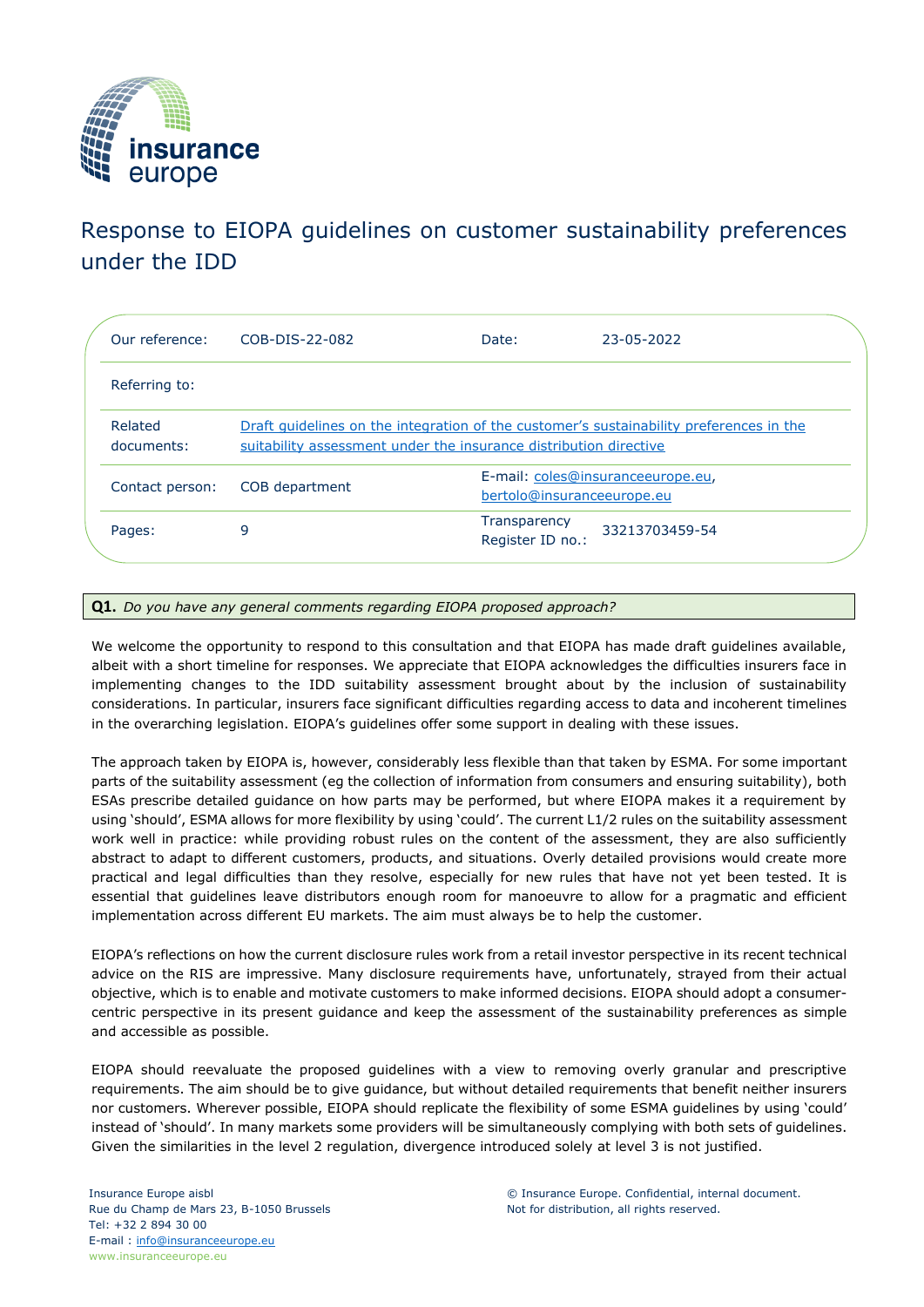Should there be a need for further guidance on a specific point at a later stage in the implementation process, NCAs, EIOPA and ESMA have various means at their disposal to provide clarifications swiftly and in a targeted way. This would also be in line with the objectives of the EC's retail investment strategy, one of which is to make distribution processes as efficient and as useful for the customer as possible, not least by avoiding unnecessary tick-box/compliance exercises.

It should be noted that the average advisory meeting usually lasts less than an hour and that many important aspects besides sustainability aspects must be discussed. The time spent on sustainability aspects must therefore be proportionate in relation to other aspects. Overly complex and inflexible procedures will not benefit customers.

The industry wishes to highlight the difficulties it will face in implementing such extensive guidelines in such a short timeframe. Technical implementation, data availability, the classification of funds and application to MOPs are significant challenges that need more time. To align the guidelines with the application date of the SFDR, they should be recommended to apply from 1 January 2023, with implementation undertaken on a best efforts basis until then. This would also render the transitional provisions in paragraphs 25, 27 and 29 redundant.

**Q2.** *Guideline 1 – Do you agree that insurance undertakings and insurance intermediaries should explain the purpose of the sustainability part of the suitability assessment and its scope as proposed by EIOPA or do you believe that the information requirement should be expanded further, and if yes, how?*

Overall, Insurance Europe supports the approach taken by EIOPA and does not see a need for this guideline to be expanded further. However, the wording of the guideline could be clarified.

Information and explanations should, of course, be provided in a clear and simple manner which consumers can easily understand. However, the term 'sustainability preferences' and 'the distinction between its different elements (…) what the different sustainability aspects of Article 2 (4) of Commission Delegated Regulation (EU) 2017/2359 mean' are both inherently technical.

EIOPA rightfully states that these are new concepts to customers and will, as such, need full explanations. The focus of the guideline should be to ensure consumer understanding rather than explicitly advising against the use of technical language, not least as 'technical' is itself not clearly defined. To better reflect this, the guideline should clarify that insurers and intermediaries are free to choose the language that they find most appropriate and should focus on supporting the understanding of the (potential) customer.

**Q3.** *Guideline 2 – Do you consider that insurance undertakings and insurance intermediaries should collect information on sustainability preferences as the last element within the collection of information on investment objectives?*

Insurance Europe recognises the two-step process envisaged by EIOPA regarding the suitability assessment. Insurers agree that the most efficient way of integrating sustainability preferences is to include this as a second step following the performance of a standard suitability assessment. However, the industry proposes a more flexible wording of paragraph 10 to reflect that the two-step approach is more relevant for the suitability assessment, rather than the collection of information from customer:

"For the purpose of a suitability assessment, insurance undertakings and insurance intermediaries should could *obtain information on sustainability preferences as the last element…"*, in line with ESMAs guidelines under the MiFID II DA.

It should also be noted that the distinct separation of the two stages envisaged by the guidelines may not always be reflected in practice. Some insurers and intermediaries use pre-printed surveys that the customer is expected to fill in before the advisory meeting and may want to collect all information at once. The guidelines should not rule out this kind of information collection.

Similarly, there is no reason why a customer with very firm sustainability preferences should have to be asked lengthy questions on their other objectives, before being able to assess whether or not the distributor is able to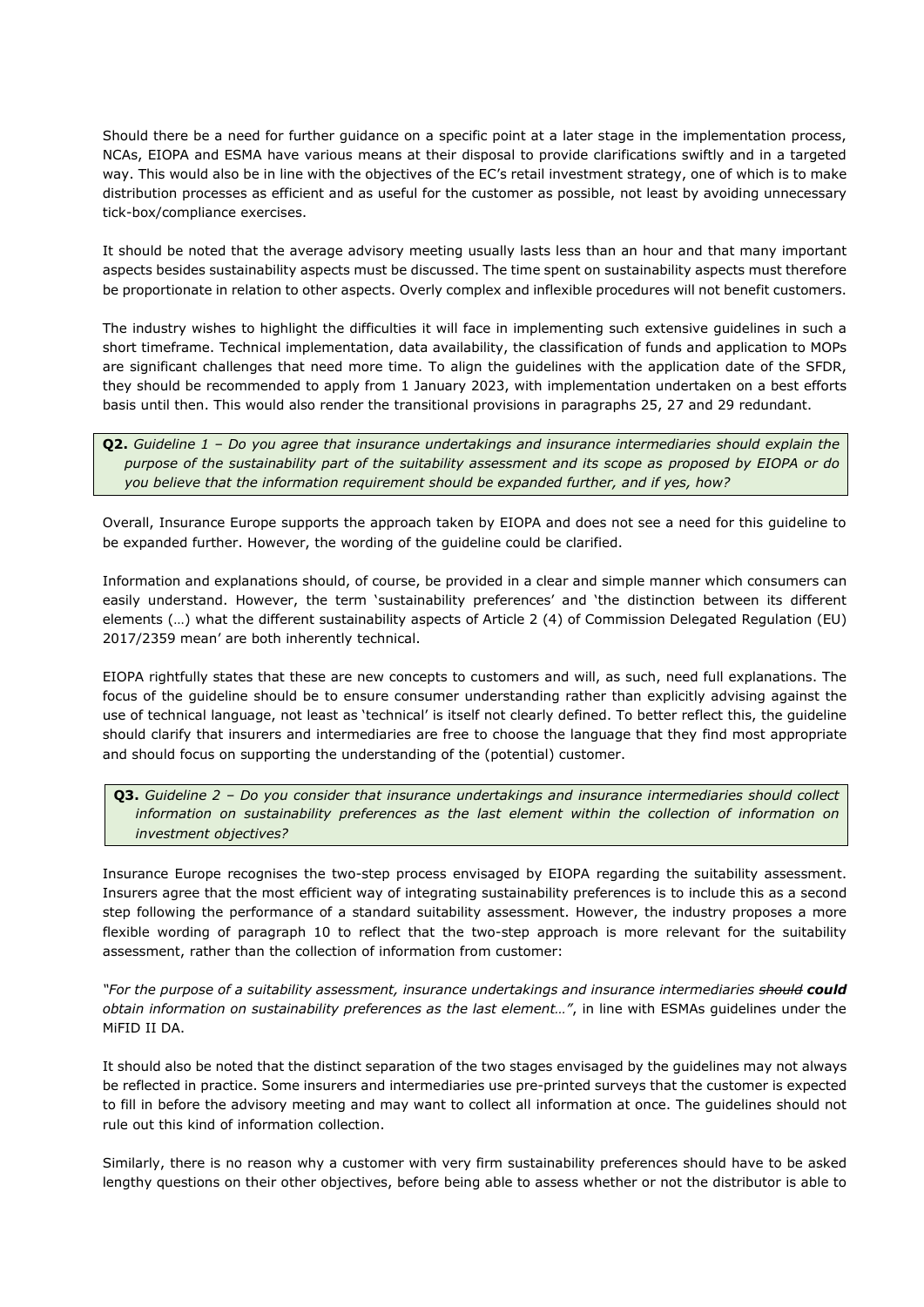offer products with matching sustainability characteristics. The guidelines should allow for flexibility to avoid unnecessary bureaucracy.

The proposed guideline also seems to suggest that the collection of information regarding the different elements defined in points a), b) or c) of Article 2(4) of Commission Delegated Regulation (EU) 2017/2359 would also need to be carried out in a sequential manner. This does not seem to reflect the reality of a customer's sustainability preferences, which will most likely be a combination of more than these three elements.

Equally, in some markets, insurers do not have a series of products to offer but a single product which is adapted to meet the investment objectives of the customer (risk appetite, active vs passive, management on the basis of sustainability etc). In this context customers do not have a direct choice on all the elements individually but choose an overall investment strategy. The guideline should include the necessary flexibility to accommodate this type of product, as a restrictive requirement to consider each element sequentially does not capture these products appropriately.

In the industry's experience, great care must be taken not to discourage customers from expressing sustainability preferences by presenting highly complex inquiries about particular percentages or shares, especially where these do not match the reality of the products offered. Therefore, Insurance Europe suggests a more flexible wording of paragraph 11: *"Insurance undertakings and insurance intermediaries should could obtain the following information…"* This would also address the concerns detailed above.

**Q4.** *Guideline 2 – Consistently with the text of article 2(4) of Commission Delegated Regulation 2017/2359, as amended by Commission Delegated Regulation (EU) 2021/1257, EIOPA proposes to collect the information on the minimum proportion for aspects defined in points and b) of Article 2(4) of Commission Delegated Regulation 2017/2359 from the customer in terms of percentages or shares. Do you agree with this approach?*

There is a need for greater flexibility in this approach. The reliance on the list included in Article 2(4) CDR will result in the gathering of information that is not well aligned to the features of the products ultimately offered the client. It should be possible to deviate from and combine elements of this list to better match the product information to be provided to the client.

In the RTS templates in particular in annexes 2 and 3, where more combinations of sustainability features are shown, it is clearly possible to have a product that promotes E/S characteristics but that will not make any sustainable investments (last tick box of first question). This product is categorized by the SFDR as a product with ESG features as well as the products identified by points a), b) or c) of Article 2(4). It is important that accurate information can still be gathered on a client's preference for these products as part of the suitability assessment. It should be possible to consider all elements at a single stage (rather than in a strict sequence) to enable customers to express a preference for one, some or all of the elements in combination.

There should also be more flexibility in the explanation of possible combinations of other elements of the promotion of E/S characteristics, principal adverse impact considerations and sustainable investment (aligned or not). Rather than adding further prescription EIOPA should give indications of how to interpret the wording 'to what extent' used in the CDR.

The level of knowledge and expertise of most retail customers is limited so their capacity to make informed responses on technical aspects such as minimum percentage allocations and or taxonomy aligned investments will be constrained. There should be scope to explore a customer's preferences at a broad level () with additional specific questions regarding PAI, minimum percentages of sustainable investments and minimum percentages of taxonomy aligned investments only asked when appropriate

Regarding the use of percentages or shares, the approach taken by EIOPA is less flexible than that taken by ESMA. ESMA explicitly permit the use of percentage ranges for the minimum share. This may be beneficial to customers and could enable insurers/insurance intermediaries to be more flexible in identifying products that are suitable for their customers. The guidelines should avoid being overly prescriptive on this point and should permit the use of both simple minimum thresholds, minimum thresholds expressed as a range (eg a minimum proportion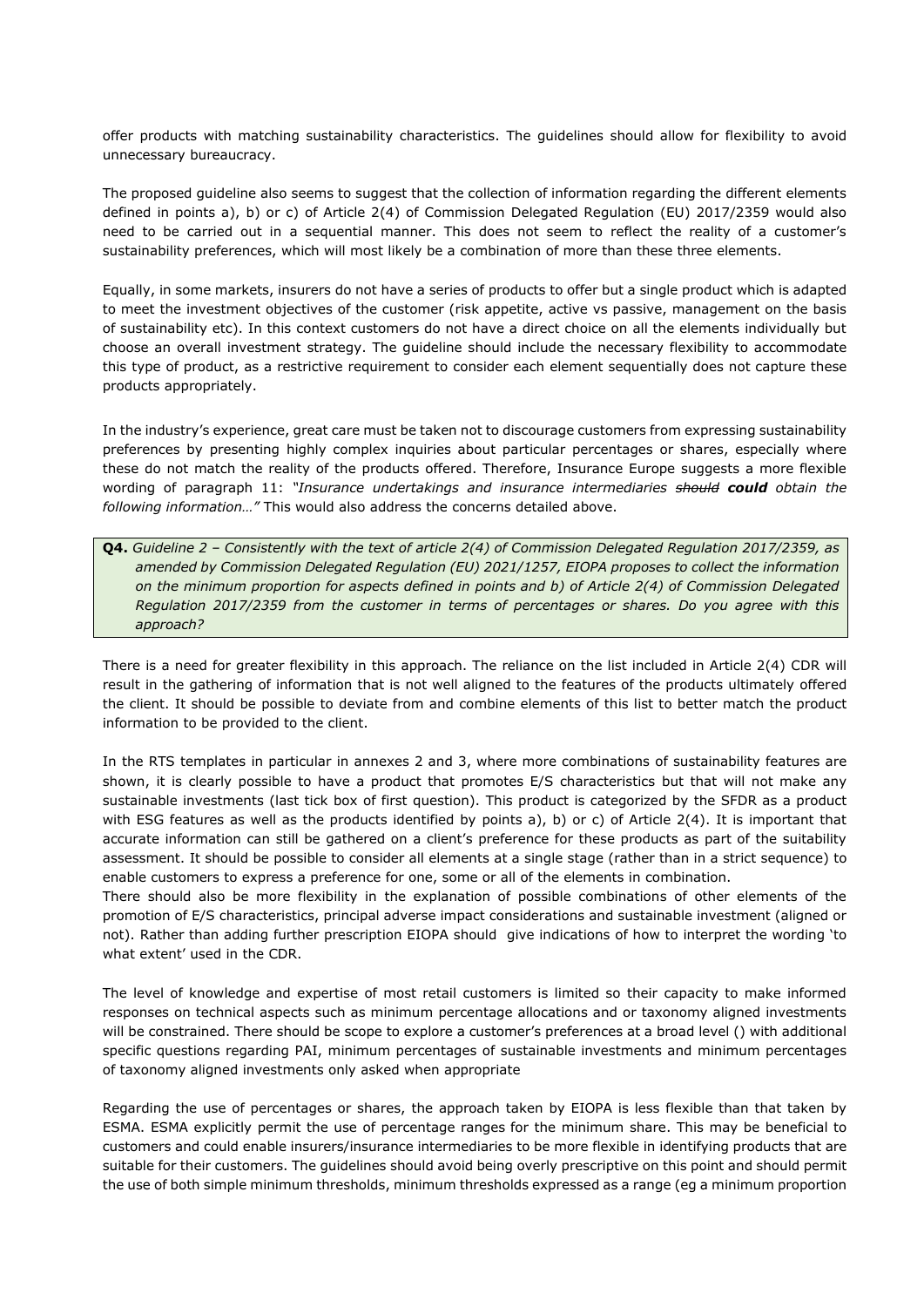of between 5 and 10%), and standard minimum proportions aimed at orienting the customer and give a basic level of guidance (see Q6).

The use of ranges may be helpful in certain circumstances and permitting their use does not prevent customers from determining a more precise value, should they wish to do so. Ranges would also not prevent products with higher proportions of sustainable investments from being recommended (see point 2 of the consultation paper). The ranges would help customers choose their desired minimum (not maximum) proportion of sustainable investment. For example, if a customer were to select a range of 10 to 15 % sustainable investment as their desired minimum proportion, a product with 30% sustainable investment could be recommended without adaptation of the sustainability preferences, provided that this product best meets their objectives and needs (Article 20 (1) IDD).

It should also be noted that some providers will be complying with the ESMA and EIOPA guidelines simultaneously. This flexibility would allow them to use the same presentation for clients of both IBIPs and other products. That said, some providers may still wish to use a single value in setting the minimum threshold and this should also be possible under the guidelines.

**Q5.** *Guideline 2 – EIOPA proposes that insurance undertakings and insurance intermediaries should collect information on whether the customer choses the Taxonomy alignment based on all investment of the insurance-based investment product or only based on those assets that are not government bonds, due to the existing limitations to screen taxonomy-alignment of government bonds. Do you agree with this approach?*

For most customers, the mandatory disclosures on the different KPI of the products' Taxonomy alignment will be extremely challenging to fully understand. The industry is concerned that requiring distributors to explain the background and operation of the two KPIs will, in many cases, lead to incomprehension if not rejection by the customers. Overburdening customers with too much detail risks stifling their interest in sustainability altogether.

However, in cases where the customer shows a specific interest in Taxonomy alignment and the relevant products have significant exposure to government bonds, distributors should be allowed to go into more detail with regard to the two KPIs and — in agreement with the customer — effect the enquiry of the sustainability preferences based on KPI 2.

There is also a lack of clarity regarding when this process would need to be carried out. It should only be necessary to provide an explanation of the differences between the two KPIs if a customer has already expressed a relevant taxonomy related preference that necessitates this. It is currently unclear if EIOPA expects this explanation to be given to all clients. If a particular customer wants a product with a minimum proportion of Taxonomy compliant investments and the product in question invests heavily in government bonds, it makes sense to explain the difference. However, in other cases, these explanations should not be required. The guideline should explicitly state this.

**Q6.** *Guideline 2 – When the customer does not determine a specific "minimum proportion" for aspects a) and b), EIOPA proposes that insurance undertakings and insurance intermediaries could guide the customer by providing standardised minimum proportions to help the customer in determining a minimum proportion. Do you believe that the guidelines should specify how granular should be such standardised minimum proportions?*

Insurance Europe does not believe that further granularity on the standardised minimum portions would be helpful. Insurers and insurance intermediaries are better placed to set the standardised proportions to reflect the reality of their product offering. Therefore, EIOPA should not specify how granular standardised minimum proportions should be.

However, the standardised proportions should not only be used as a tool with those customers who have failed to determine a specific minimum proportion, but should also be made available to all customers (please see our comments on Question 4). This would help orientate the customer and give a basic level of guidance. Although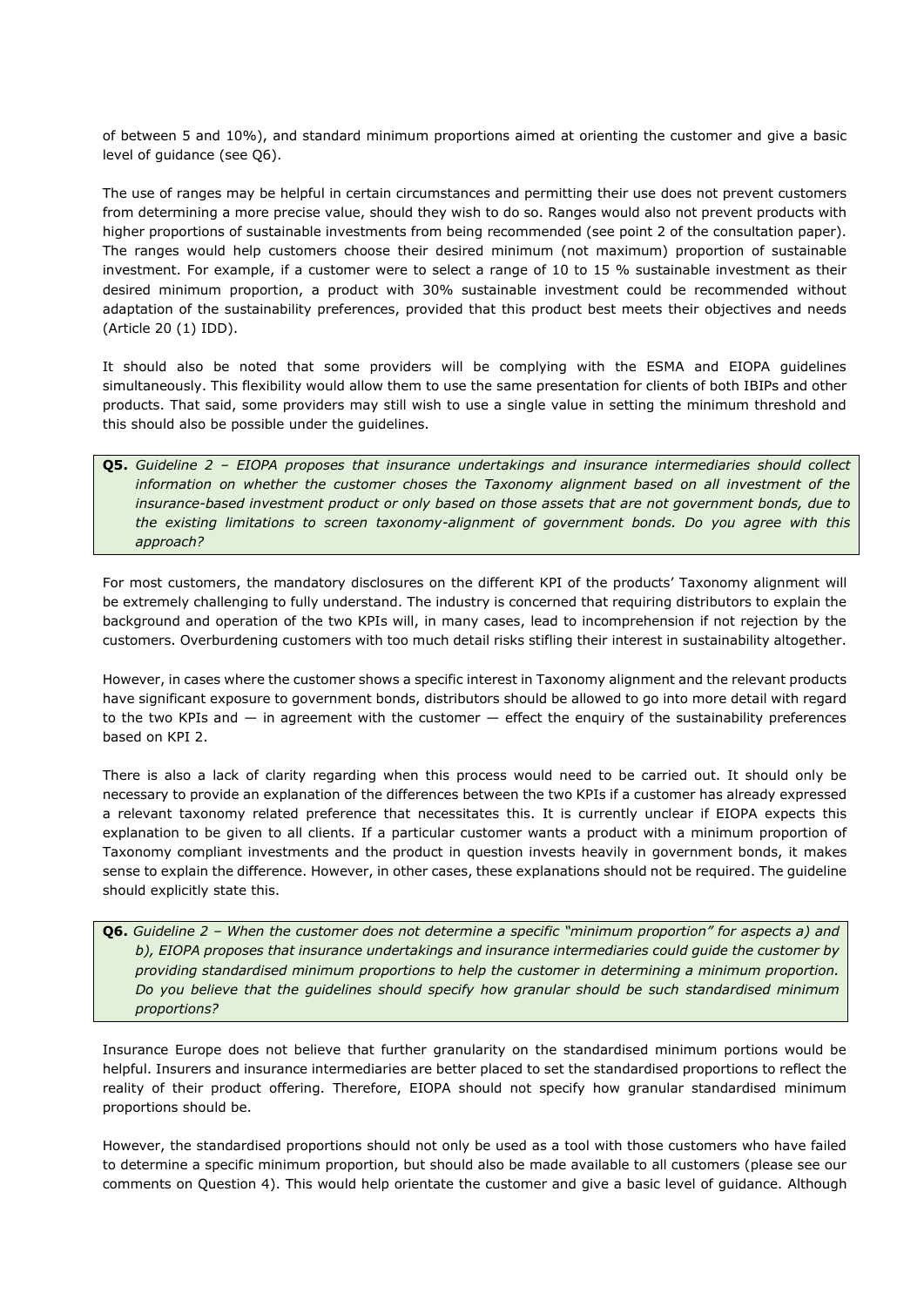insurers understand concerns that customers must not be steered towards a specific preference, making customers aware of some example proportions at the start of the sales process could give them some idea of what is feasible. The guidelines should make clear that it is possible to do so. The ESAs would maintain the possibility to take further action if they deem it necessary to protect the principle of neutrality.

**Q7.** *Guideline 2 – Do you agree with the suggested approach where customers answer that they do have sustainability preferences, but do not state a preference with regard to any of the specific aspects mentioned under a) to c) or with regard to a minimum proportion with regard to points a) and b) of Article 2(4) of Commission Delegated Regulation 2017/2359, as amended? If yes, do you believe that the supporting guideline should be more prescriptive with regard to the procedures insurance undertakings and insurance intermediaries should adopt in the case where a customer does not determine specific sustainability preferences?*

There is no need for any further granularity, and the approach proposed by EIOPA on this point is already too prescriptive to be practicable.

Firstly, this process should not be used as a tool to persuade a customer that they have a preference, when the reality is that it is not a priority for them. As written, it could appear that the insurer/intermediary must explain and re-explain to the client until a client eventually expresses a preference. CDR requires distributors to enquire about the sustainability preferences of the customer. Where, despite the explanations and questions put to the customer, their objectives regarding sustainability remain abstract, then these abstract objectives reflect their sustainability preferences as the basis for the suitability assessment.

Secondly, it is possible for a client to have a preference related to one aspect of the criteria a)-c) in Article 2(4) of the CDR, but no preference regarding the other elements. As currently drafted the guideline seems to suggest that in this situation a client must be encouraged to express a preference for the other two elements even if this is not a priority for them, otherwise they would be considered as having no sustainability preferences at all.

Given the technical complexity of the PAI, it may be useful to ask the customer to choose them by distinguishing by macro-classes in relation to whether they are PAI environmental, social or good governance. The guidelines should be sufficiently flexible as to allow for this.

Article 9.6 of the DAs states that "Where no insurance-based investment product meets the sustainability preferences of the customer or potential customer, and the customer decides to adapt his or her sustainability preferences, the insurance intermediary or insurance undertaking shall keep records of the decision of the customer, including the reasons for that decision", which makes clear there is no need for a client to be pushed into setting a preference. It should also be made more explicit in the guidelines that if, once the customer has received a full explanation, they still do not express a preference there is no need to continue to try to establish one. In the industry's view, point 13 and 15 of the guideline should simply be deleted.

There is also a lack of clarity regarding the application to multi-option products (MOPs). The industry's understanding of 11(e) is that the customer can express whether some, or all, of the underlying options selected should consider PAI, not that the customer can express whether the underlying options of the overall product must consider PAI. This should be made clearer in the drafting, as the current wording is not explicit on this point.

In any case it should be possible to offer a sustainable product to customers if he or she has sustainability preferences but is not in a position to further specify them.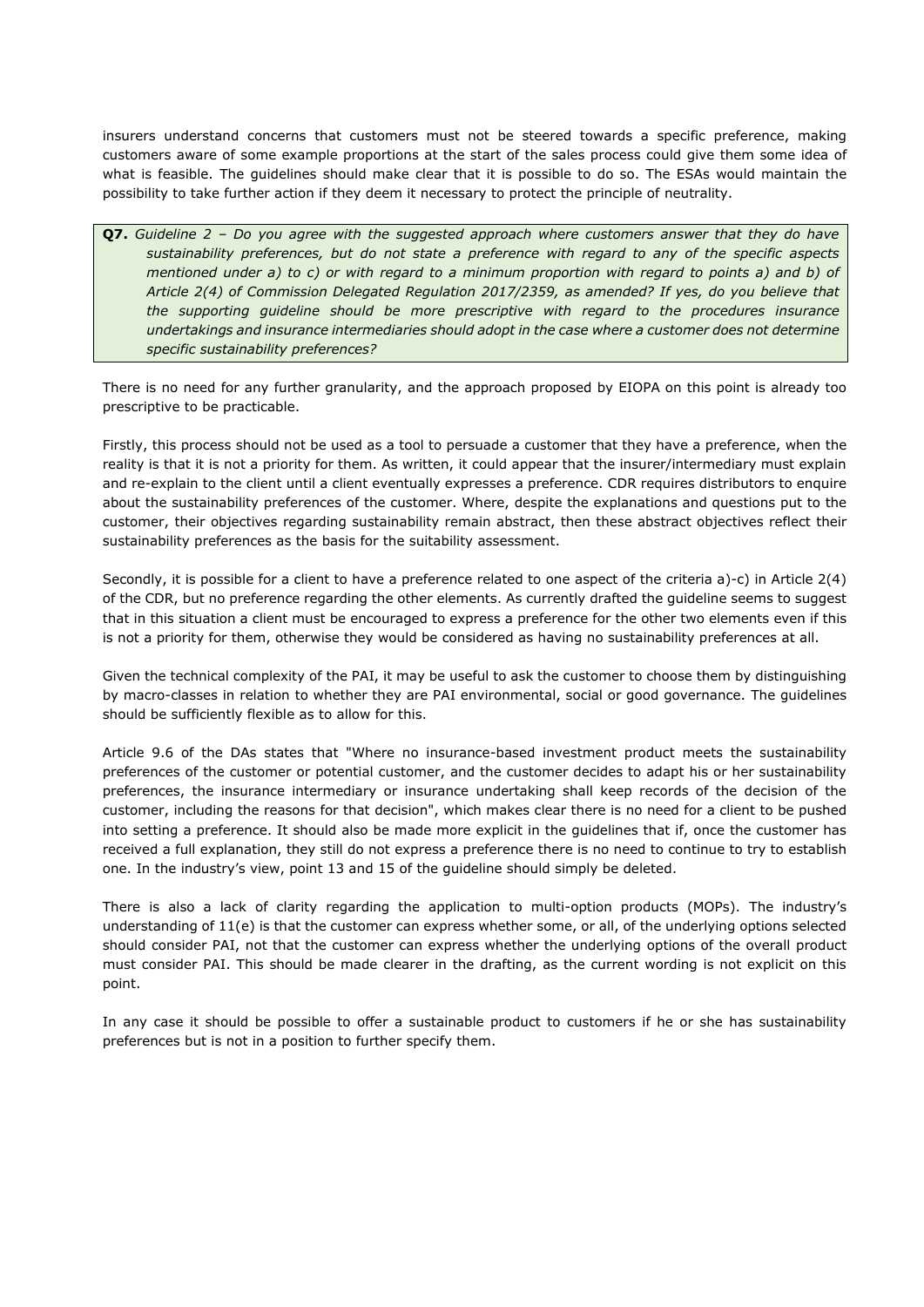**Q8.** *Guideline 2 – Do you consider that further guidance is needed to clarify how insurance undertakings and insurance intermediaries should collect information on the customer's sustainability preferences?*

There is no need for any additional guidelines. The proposed Guideline 2 is comprehensive and very granular. However, the following aspects could pose problems with implementation:

- The overall approach suggested in the draft guidelines is too granular and adds too many additional requirements above the L2, making the process even more difficult to understand for clients.
	- It is important to note that the products (a), (b) and (c) are not exclusive from one to the other. For instance, most products belonging to the "a" category will also comply to "b" and "c" specificities.
	- Clients are allowed to choose (a), (b) or (c) or a combination of those products. If clients choose a combination of products (a), (b) and (c), it means that any product belonging to one another of these categories can be recommended to clients to answer their sustainably preferences. When clients receive advice, the insurance distributor will provide them with all the information to enable them to make a choice. This point should be clarified in the guidelines to avoid ambiguity.
- Guideline 2 (see § 12, 2nd bullet point) requires the client to be questioned on whether preferences focus on either E or S criteria or a combination thereof. This is not required by the CDR and should then be seen as simply one of several possibilities.
- Moreover, Insurance Europe cannot identify what additional information could be obtained once the client has expressed a wish to focus on E or S.
- PAIs:
	- The concept of "principal adverse impacts on sustainability factors" as well as "quantitative or qualitative elements demonstrating that consideration" are extremely difficult for a client to understand. Consideration of the PAIs at product level is not clearly defined in the SFDR and in the CDR is not limited to the indicators defined in SFDR RTS. Further, the PAI as listed in the annex to the draft SFDR RTS is drafted from a reporting perspective at entity level. Some indicators are not meaningful from the perspective of client who wants to limit the adverse impacts of their investments. Insurers support the idea of families of PAIs that could be easier for the client to understand. However, their definition should not be constrained by the SFDR PAIs denomination. It is important for insurance distributors to be allowed sufficient flexibility to tackle the PAIs in a more comprehensible and less granular manner, which will be more easily understood by clients.
	- Asking the client whether some, or all, of the underlying options should consider PAI (see §11 e)) would add yet another step to a questionnaire which is already substantial, while bringing no real benefit as it would not better define the sustainability preferences of the client.
	- Once the client has expressed their potential preferences regarding PAIs, the draft guidelines indicate that an "evaluation should be based on the approaches in which products consider PAI" (see §12 6th bullet point). There is a lack of clarity regarding what is expected from insurance distributors in this respect.

**Q9.** *Guideline 3 – Do you agree with the approach with regard to the periodic assessment?*

As stated in recital 10 of Commission Delegated Regulation (EU) 2021/1257, for existing customers, for whom a suitability assessment has already been undertaken, insurance intermediaries and insurers should have the possibility to identify the customer's individual sustainability preferences at the next regular update of the existing suitability assessment.

Insurance Europe appreciates the specification that insurance intermediaries and insurers are not required to conduct the periodic assessment at the date of the application of the new requirements, but only at the next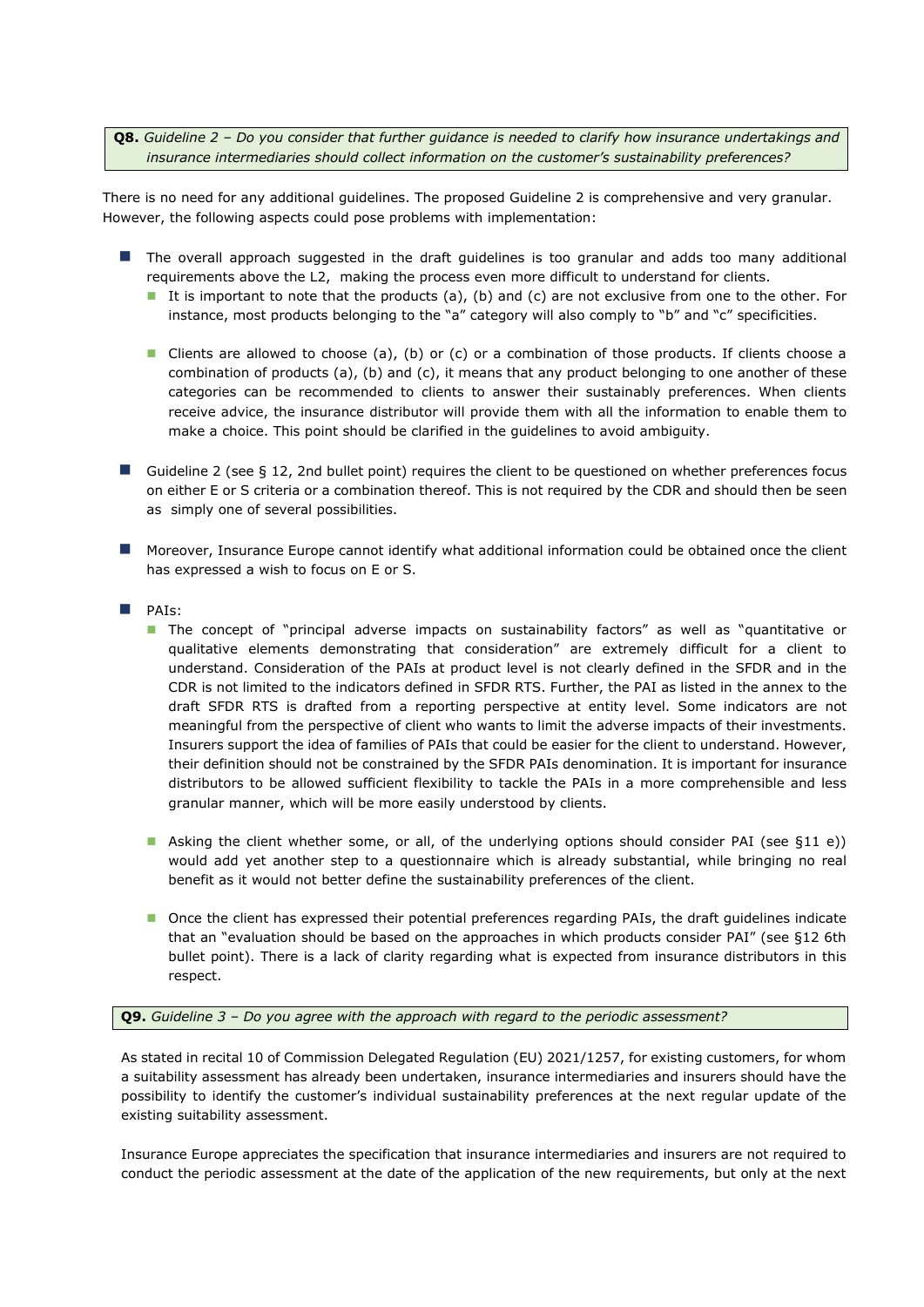occasion/update when a periodic assessment of suitability is provided, according to the usual process and timeframe followed by insurance intermediaries and insurers under the Commission Delegated Regulation (EU) 2017/2359.

The draft guidelines cover both the case of customers who at the initial suitability assessment replied positively to the question whether they have sustainability preferences (paragraph 20) and customers who, at the initial suitability assessment, replied negatively (paragraph 21). The draft guidelines also consider the case of products invested that do not match anymore the customer's updated sustainability preferences (paragraph 22). No further guidance is needed.

## **Q10.** *Guideline 4 – EIOPA provides guidance on how to use the SFDR disclosures under Solvency II Directive to assess whether an insurance-based investment product matches the sustainability preferences of the customer in order to make a personal recommendation. Do you agree with the approach?*

Insurance Europe is concerned that paragraph 24 ("*For all insurance-based investment products […] the disclosed minimum share of sustainable investments and environmentally sustainable investments in the precontractual disclosures under Solvency II Directive represents a commitment that should be maintained at all times by the insurance undertaking*") goes beyond the scope of the guidelines. The requirements for the "minimum share" of sustainable investments and environmentally sustainable investments are provided by the SFDR and should not be further developed or elaborated here. The IDD guidelines should only concern the information requirements and conduct of business rules applicable to the distribution of insurance-based investment products.

Insurers also do not see similar expectations under ESMA's draft guidelines for MiFID products. The industry, therefore, strongly encourages EIOPA to re-evaluate the proposed guidelines with a view to removing overly granular and prescriptive requirements. The aim should be to give guidance, but without detailed requirements that may not benefit undertakings nor customers. Wherever possible, efforts should also be made to replicate the flexibility of some ESMA guidelines. Given the similarities in the level 2 regulation, divergence introduced solely at level 3 is not justified.

For these reasons, Insurance Europe suggests deleting paragraph 24.

**Q11.** *Guideline 4 – For multi-option products, EIOPA provides guidance on how to assess whether an insurance-based investment product matches the sustainability preferences of the customer in order to make a personal recommendation. Do you agree with the approach?*

In paragraph 32, bullet point 1 (products a and b), the approach proposed by EIOPA based on the "*weighted (per premiums) average of minimum proportion of environmentally sustainable investments or sustainable investments*" makes the calculation complex for distributors and operationally difficult. Nevertheless, the possibility of averaging the proportion of sustainable investments in the MOP options may be satisfactory for some products.

For other MOPs, it may be very difficult or even impossible to establish a meaningful average minimum proportion of sustainable investments of a product consisting of multiple underlying investment options. Firstly, this is because the apportionment of the premium is not necessarily predetermined but often depends on market developments during the product's duration (as in the case of hybrid products). Secondly, it is due to the separate development of the respective underlying options, which have different risk-return-profiles and are, therefore, expected to perform at a different pace. In these cases, a pre-contractual estimate on an average minimum proportion based on the premium may, therefore, not necessarily be an accurate indicator of the actual minimum proportion of the product during its lifetime.

Distributors should, therefore, alternatively be allowed to the assess the sustainability preferences of the customer for each selected investment option separately. The distributor would in this case have to explain the operating principles of the MOP to the customer, to enable them to realistically assess the sustainability characteristics of the product as a whole. Such an approach would seem coherent with the SFDR RTS approach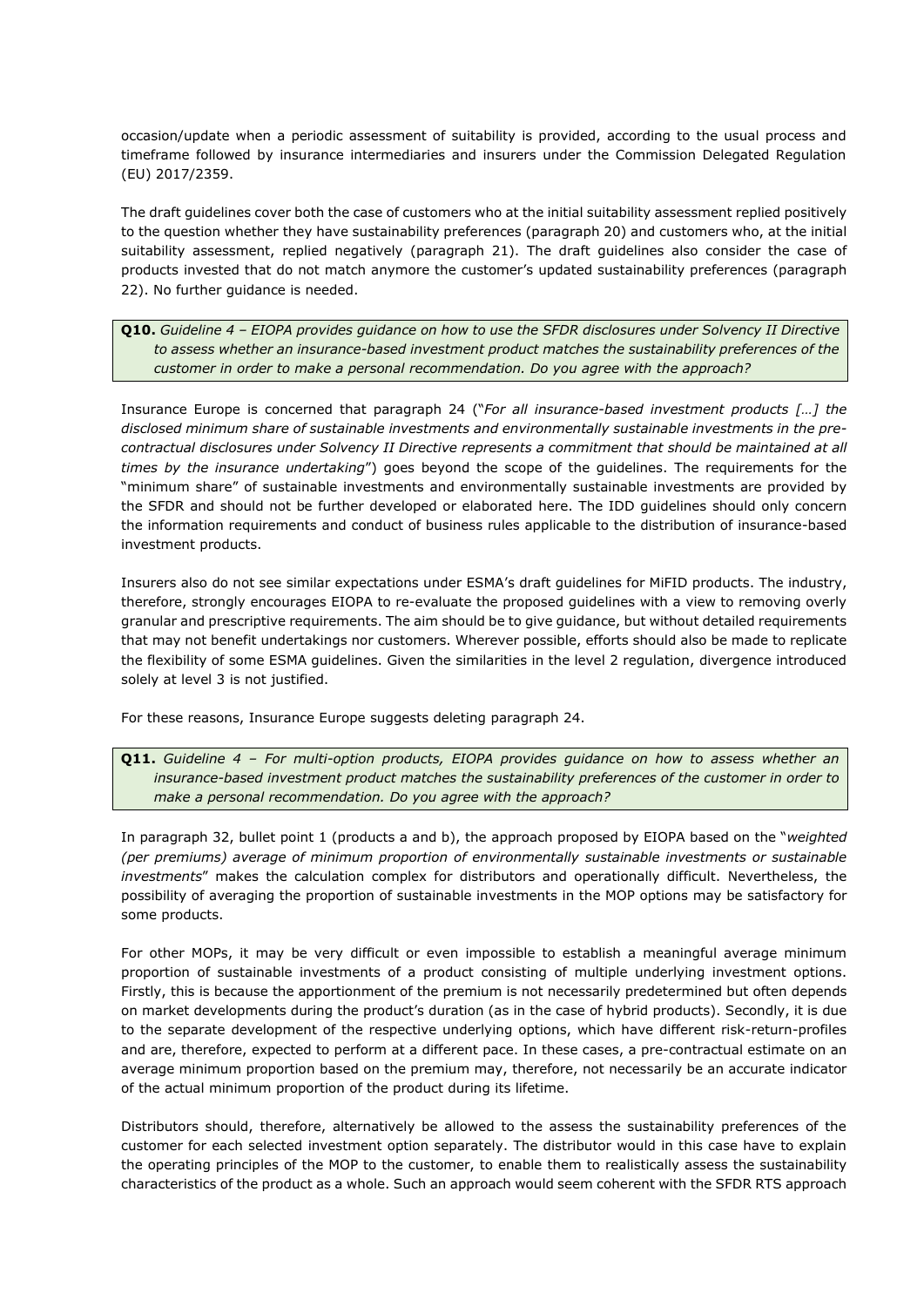for MOPs disclosures and could help avoid potential misunderstandings for consumers and liability risks for distributors.

To allow for suitable approaches for the different types of MOPs, the industry suggests replacing the term "should" by "could" at the beginning of paragraph 32 in order to make the proposed approach optional and not mandatory.

As to paragraph 32, bullet point 2 (products c), the investment choices of customers are not always under the discretion of the insurer or insurance intermediary after the advisory meeting. In some countries, the customer is allowed to change the underlying investment options (funds) repeatedly during the life of the insurance contract. In other words, the second bullet point of paragraph 32 can only be ensured at the time of the advisory meeting. However, this is information that insurers and insurance intermediaries are required to provide to customers before entering into a contract according to SFDR, Article 20(1) b, making the second point of paragraph 32 superfluous. The industry suggests replacing the term "should" by "could" at the beginning of paragraph 32 in order to make the proposed approach optional and not mandatory or even delete the second bullet point.

In any case, it should be clarified in the guidelines that the weighted average for a MOP is only valid at the time of the advice.

**Q12.** *Guideline 5 – Do you agree with the approach outlined with regard to the situation where the customer makes use of the possibility to adapt the sustainability preferences?*

The guidance provided is sufficient. However, the wording in paragraph 34 is not entirely in line with the provisions in the delegated act (see Recital 14 and Article 2(3)c in the IDD DA, (EU) 2021/1257) and needs to be adjusted in the following way in order to avoid any misunderstandings:

"34. Insurance undertakings and insurance intermediaries should […] When a product does not meet the initial sustainability preferences of the customer, an insurance undertaking or insurance intermediary should only recommend it **as meeting a customer's or potential customer's sustainability preferences** once the customer had adapted his/her sustainability preferences."

**Q13.** *Guideline 6 – Do you agree with the guidance regarding to the arrangements necessary to ensure compliance with the record-keeping requirements or do you believe that further guidance on this aspect should be needed?*

No further guidance is needed.

**Q14.** *Guideline 7 – Do you agree with the guidance regarding to the qualification of employees of an insurance undertaking or insurance intermediary employees or do you believe that further guidance on this aspect should be needed?*

Appropriate training is important to assess the sustainability preferences of consumers. This is already stipulated in Article 10(1) of the IDD, which naturally extends equally to the sustainability preferences when advising on insurance-based investment products.

Where necessary, professional training and development measures within the meaning of Article 10(2) of the IDD cover this issue in order to maintain an adequate level of performance corresponding to the role carried out by distributors and the relevant market.

Further guidance is not necessary in this respect. In particular, while paragraph 37 of the draft guidelines is appropriate, paragraph 38 is too far-reaching since it appears to include all employees of the insurance undertaking or insurance intermediary. It should be clarified in point 38 that not all employees of an insurance undertaking should possess basic knowledge and experience with regard to the criteria of the sustainability preferences, but only those who are carrying out insurance distribution activities in relation to IBIPs.